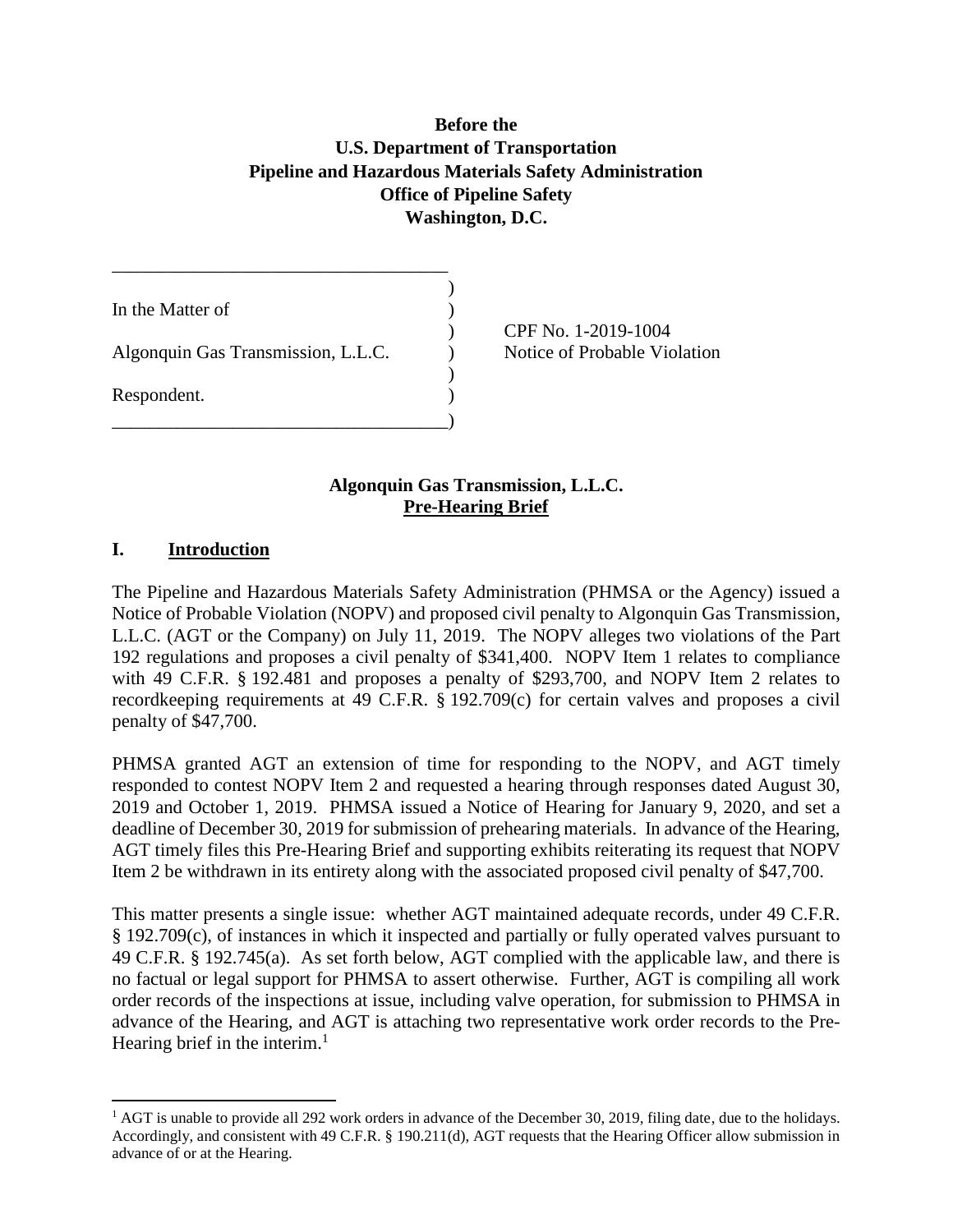### **II. Background**

l

The NOPV was issued as a result of inspections conducted by PHMSA between May 24, 2018 and June 28, 2018. During the inspections, PHMSA reviewed a valve inspection audit report from 2014 to 2016 which summarizes inspection and maintenance information from emergency valve maintenance work orders. Among other information, the audit report lists the "finish date" for the work and a Yes/No column for whether the "Valve Part Full Operated." For 292 valves inspected between April and July 2016 listed on the audit report, a finish date confirmed completion of valve operation although the "Valve Part Full Operated" column in the audit report was blank.

During the inspection, AGT provided the PHMSA inspector with examples of work orders for several of those valves. These forms expressly document the detailed steps (or tasks) required during valve maintenance, which includes valve operation, the status of the work at issue, the person responsible for the work, and the finish date for the work performed. Despite this documentation, the 292 valves in the audit report are the subject of NOPV Item 2.

# **III. AGT Complied with Recordkeeping Requirements at 49 C.F.R. § 192.709(c)**

Item 2 of the NOPV alleges one violation of § 192.709(c) for failure to maintain records of a test required by Subpart M of 49 C.F.R. Part 192 – partial operation of emergency valves – for the 292 emergency valves in AGT's South Plainfield, New Jersey operating area. As set forth below, in the accompanying exhibits and in the supplemental documentation to be provided by AGT, the Company did maintain documentation that each of the 292 valves at issue was operated in accordance with 49 C.F.R. § 192.745(a). Item 2 should therefore be withdrawn.

# **A. 49 C.F.R. § 192.709(c) Requires that "Records" Be Retained**

Section 192.745(a) requires that every emergency valve "be inspected and partially operated" within a specified timeframe. With respect to recordkeeping, PHMSA regulation 49 C.F.R. § 192.709(c) is straightforward and simply requires that "a record of each . . . inspection . . . required by subparts L and M . . . be retained . . . ." The regulations do not dictate *how* operators must document or maintain these records. There is likewise no guidance or prior enforcement which dictates the form or language used to record valve operation under 49 C.F.R. §§ 192.745(a) and 192.709(c).

Rather, PHMSA's performance-based rules allow an operator discretion in how best to implement and comply with minimum federal standards through its operation and maintenance procedures (also called SOPs).<sup>2</sup> PHMSA may issue enforcement for an operator's failure to follow its procedures, and the Agency has cited operators for failure to follow their valve inspection and maintenance procedures.<sup>3</sup>

<sup>2</sup> *See PHMSA Amended Final Order, In re Magellan Midstream Partners, L.P., CPF 4-2006-5020 (Dec. 23, 2009)*  ("[P]erformance-based" regulations are "designed to provide operators with the flexibility to tailor their" programs "to the unique conditions presented by their *own* particular systems.").

<sup>3</sup> *See, e.g., PHMSA Final Order, In re CenterPoint Energy Gas Transmission Co., CPF 4-2005-1008 (Feb. 11, 2008)* (alleging a violation of 49 C.F.R. §§ 192.745 and 192.605 due to data entry errors; allegations which were withdrawn in a Final Order based on date-stamped work orders which established that the inspection work had been completed in a timely manner).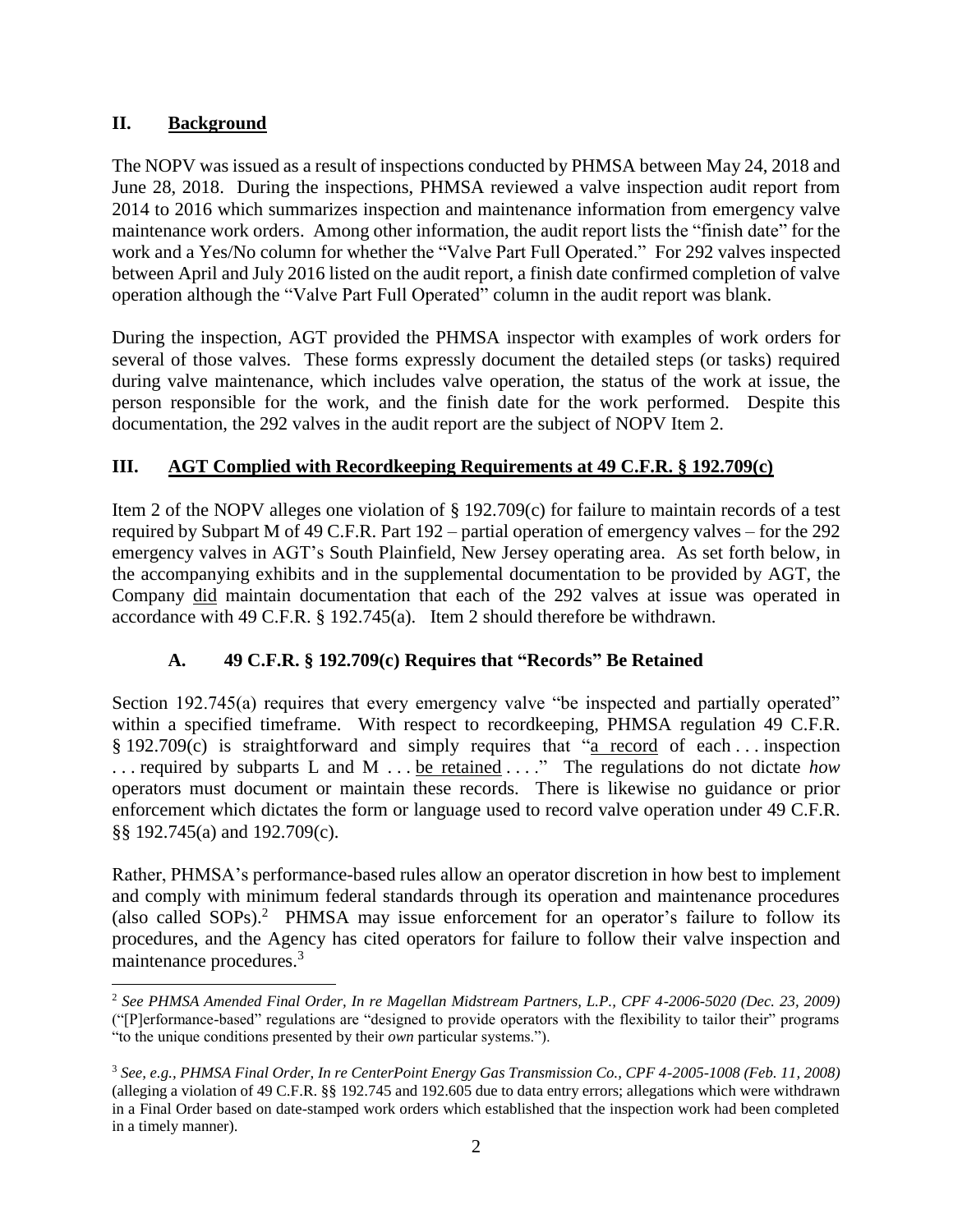#### **B. AGT Work Orders Document Completion of Valve Operation**

AGT performs annual inspections of its emergency valves, including valve operation, as outlined in its Standard Operating Procedure (SOP) 5-5010, *Valve Inspection and Maintenance*, in compliance with 49 C.F.R. §§ 192.745(a) and 192.709(c). *Exhibit 1, SOP 5-5010*.<sup>4</sup> As required by SOP 5-5010, inspections are documented within AGT's work management system, EAM Solution Database. *Id.*<sup>5</sup>

### **1. AGT Valve Maintenance Work Orders Generally**

The EAM Solution Database includes a series of tasks that the person inspecting the valve must complete and which are documented in work orders. Several of these tasks relate to valve operation.<sup>6</sup> In relevant part, one task, "Verify valve operation," directs the technician to "[v]erify valve operation" by "[i]nspect[ing the] valve & fully/partially operat[ing]" the valve "to ensure reliability." *See, e.g., Exhibit* 2*, Valve I&M 401018201 Work Order (May 27, 2016); Exhibit 3, Valve I&M 401133343 Work Order (Oct. 18, 2016)*. In order to document that all of the tasks are performed, including operation of the valve, each work order includes a "finish" date which must be entered before the form is closed out. *Id*. The work order also contains an additional data field in the "Verify valve operation" task where the inspector could enter "Yes" or "No" and the date (see Figure 1 below; entire work order attached as Exhibit 3). *See, e.g., Exhibit 3, Valve I&M 401133343 Work Order (Oct. 18, 2016).* If, for any reason, the inspector did not operate the valve as required by the sequence of tasks, the work order requires entry of that reason in a separate work log tab and follow up work. *Id*.

### **Figure 1, Work Order Details, Task 0090 Valve 401133343 (see Ex. 3)**

0090 **FIELD NOT USED** 10/18/2016 Verify valve operation Verify valve operation Inspect valve & fully/partially operate to ensure reliability. If it is not possible to stroke a valve 100% due to gas flow conditi ons, operate the valve partially to validate the inspection. #All non-emergency valves (2 and larger) to be fully or partially operated during inspection and maintenance activities #If No, enter reason for not operating valve in the Work Log Tab.

To further attest to this process in advance of the Hearing, John Curran, a Pipeline Specialist II for AGT, will provide an affidavit that details the tasks involved in implementing the valve inspection, operation, and documentation pursuant to AGT SOP-5-5010, including many of the valves at issue

l

<sup>4</sup> *Exhibit 1, SOP 5-5010 at Section 2.0, Valves Requiring Operation* ("*fully operate all valves 2 [inches] and larger designated as emergency valves per the designated frequency*" and "*partially operate the valve if gas flow conditions do not allow 100% stroking to meet the functionalist requirement*").

<sup>5</sup> Documentation is required as follows: "*Document inspection and maintenance activities within the EAM Solution Database*." *Id.* 

<sup>6</sup> Relevant tasks include: Tasks #0090 (to "*Verify valve operation. Inspect valve & fully/partially operate to ensure reliability* […]"), #0100 ("*Note any operation difficulty. Note any difficulty encountered opening and closing the valve"*), and #0110 ("*Return to Service. Return the valves to their normal operating position when maintenance is complete*").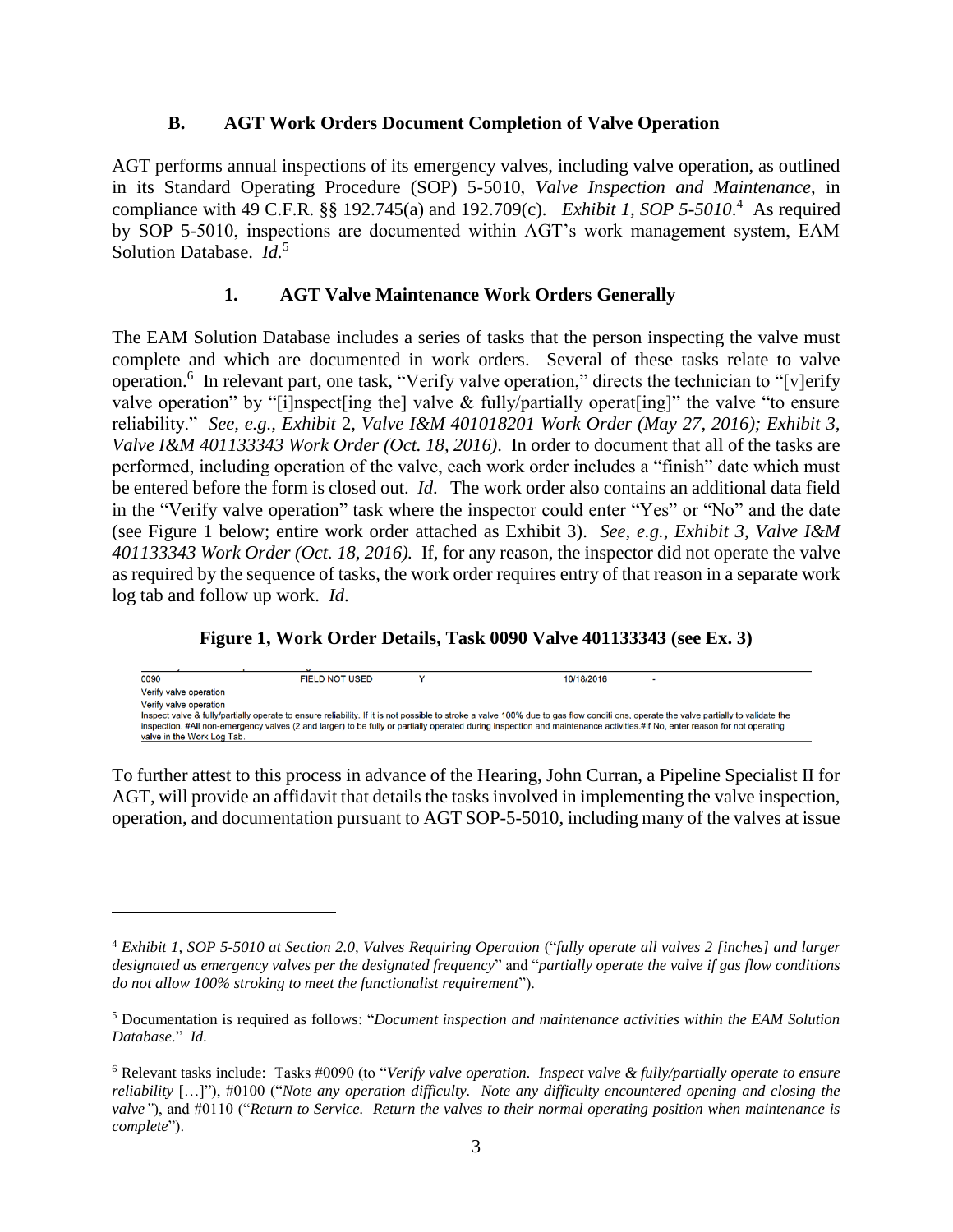he inspected.<sup>7</sup> Mr. Curran has confirmed that valves must be partially or fully operated in order to complete and close out the work order. This is reflected in the work order tasks noted above and documented in the form itself for which completion is confirmed and reflected in the finish date. Further, the Area Manager for the valve inspections at issue, Peter Seydewitz, will participate in the Hearing, and he can speak to valve maintenance procedures, training, and inspection responsibilities.

#### **2. AGT Valve Maintenance Work Orders at Issue**

In 2016, AGT made system modifications to the configuration of the EAM Solution Database to update the task lists for several maintenance activities, including valve inspection and maintenance. These modifications inadvertently resulted in work orders that were generated without the Yes/No entry associated with the "Verify valve operation" task from April to July 2016 (see Figure 2; entire work order attached as Exhibit 2).

#### **Figure 2, Work Order Details, Task 0090 Valve 401018201 (see Ex. 2)**

| 0090<br>Verify valve operation                                                                                                                                                                                                                                                                                                                                                                   |  |
|--------------------------------------------------------------------------------------------------------------------------------------------------------------------------------------------------------------------------------------------------------------------------------------------------------------------------------------------------------------------------------------------------|--|
| Inspect valve & fully/partially operate to ensure reliability. If it is not possible to stroke a valve 100% due to gas flow conditi ons, operate the valve partially to validate the<br>inspection. #All non-emergency valves (2 and larger) to be fully or partially operated during inspection and maintenance activities.#If No, enter reason for not operating<br>valve in the Work Log Tab. |  |

The work order finish date entry remained the same, however, as did the final entry which notes whether follow up work is required (see Figure 3; entire work order attached as Exhibit 2).

**Figure 3, Work Order Details, Task 0140 Valve 401018201 (see Ex. 2)**

| 0140                                                                                                                                                                              |                   | <b>FIELD NOT USED</b> | N                    |      | 05/27/2016          |                    |  |  |  |
|-----------------------------------------------------------------------------------------------------------------------------------------------------------------------------------|-------------------|-----------------------|----------------------|------|---------------------|--------------------|--|--|--|
| Follow up work required?                                                                                                                                                          |                   |                       |                      |      |                     |                    |  |  |  |
| Follow up work required?                                                                                                                                                          |                   |                       |                      |      |                     |                    |  |  |  |
| If repairs are identified during PM that require additional labor (greater than 3 hours), parts or materials, create a follow up Work Order. Select the Repair Replace task list. |                   |                       |                      |      |                     |                    |  |  |  |
| <b>Actual Labor</b>                                                                                                                                                               |                   |                       |                      |      |                     |                    |  |  |  |
| <b>Operation</b>                                                                                                                                                                  | <b>Start Date</b> | <b>Finish Date</b>    | <b>Time Reported</b> | Type | <b>Performed By</b> | <b>Work Center</b> |  |  |  |
| 0010                                                                                                                                                                              | 05/27/2016        | 05/27/2016            | 60.0 MIN             | REG  | Curran, John        | <b>HNS-PLSP</b>    |  |  |  |

In other words, regardless of whether a Yes or No entry existed in the "Verify valve operation" field,<sup>8</sup> AGT maintained contemporaneous records of partial or full valve operation through its work orders. This is made clear by AGT SOP 5-5010, the individual work orders, and an affidavit that will be provided from John Curran which explains the implementation of AGT's procedures and execution of the work orders. Given that PHMSA has previously withdrawn alleged violations based on date-stamped work orders as evidence to prove that valve inspection and maintenance had been performed, it should do the same here.<sup>9</sup>

l

 $7$  AGT is unable to finalize the affidavit in advance of the December 30, 2019, filing date, due to the holidays. Accordingly, and consistent with 49 C.F.R. § 190.211(d), AGT requests that the Hearing Officer allow submission in advance of or at the Hearing.

<sup>&</sup>lt;sup>8</sup> In August 2016, AGT itself identified the oversight and made relevant modifications to the EAM Solution Database to include this input field in the work order.

<sup>9</sup> *See, e.g., PHMSA Final Order, In re CenterPoint Energy Gas Transmission Co., CPF 4-2005-1008 (Feb. 11, 2008).*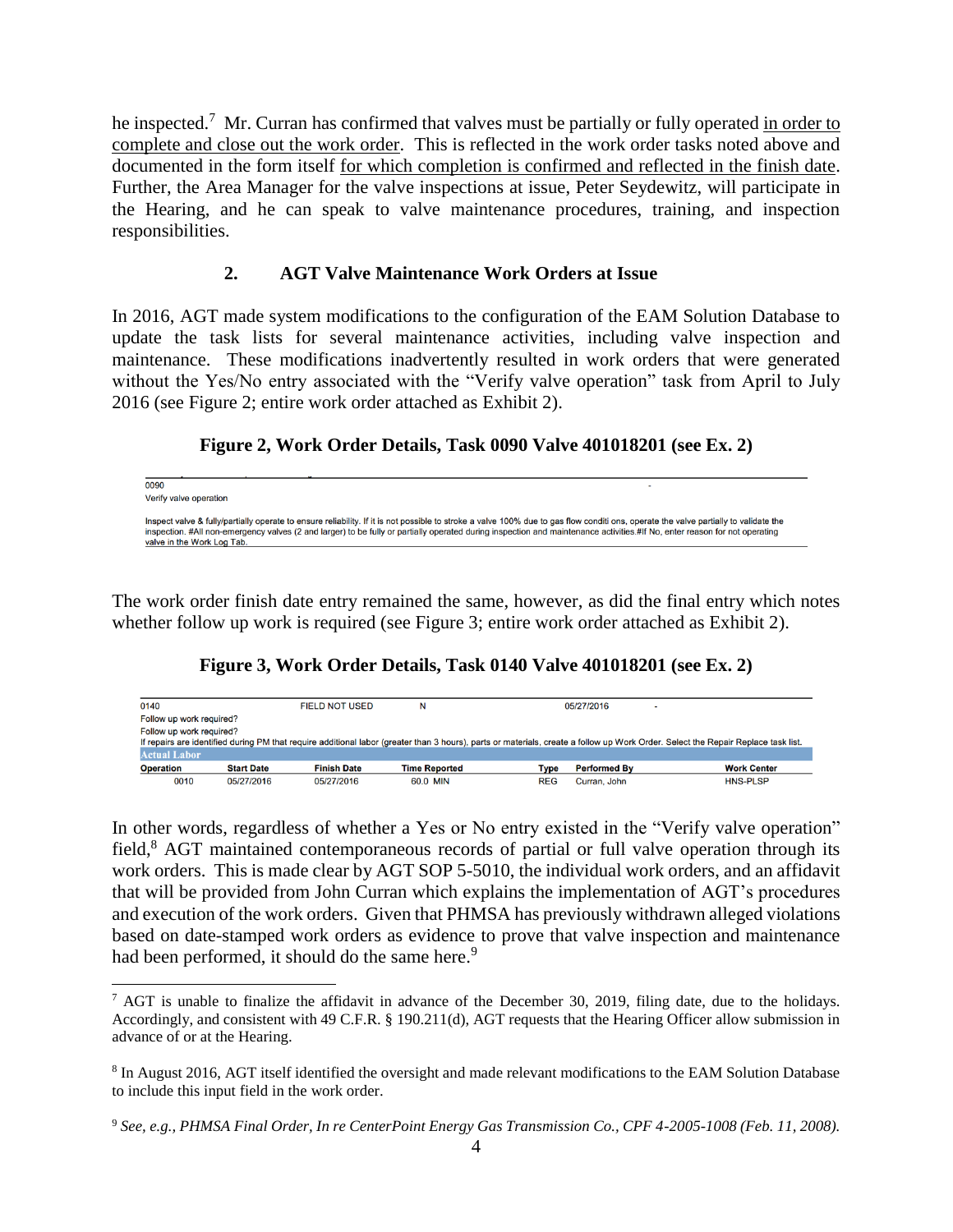### **C. PHMSA May Not Require More than the Law Provides**

Administrative agencies, including PHMSA, must comply with fair notice and due process requirements of the Administrative Procedure Act, 5 U.S.C. § 554, and the U.S. Constitution, U.S. Const. amend. V. Fair notice requires that an administrative agency "*state with ascertainable certainty what is meant by the standards [it] has promulgated*."<sup>10</sup> Further, the Department of Transportation's (DOT) Office of Chief Counsel issued a recent policy statement directing modal agencies, including PHMSA, to "*ensure that the law is interpreted and applied according to its text*" and "*a reasonable interpretation of the law about which the public has received fair notice and should be made with regard for fairness*."<sup>11</sup> Most recently, PHMSA Chief Counsel made a similar comment during advisory committee meetings, "*Enforcement actions should derive from the four corners of a regulation or statute*."<sup>12</sup>

Part 192 requires that operators implement the requirement at § 192.709(c) to maintain records of valve inspections, including valve operation, in their procedures. There is no regulation, guidance, or enforcement which indicates *how* an operator must make a record of these activities. Rather, operators have the discretion in how to record and document those inspections.

For the relevant 292 valves at issue, AGT's work order records expressly detail the task of operating the valves, the status of the work at issue, a "finish date," and the person responsible for the work. This documentation meets 49 C.F.R. § 192.709(c) and AGT SOP requirements. For PHMSA to suggest that more is required beyond the plain language of the regulations would violate the Agency's obligation to provide fair notice and due process and would be contrary to the DOT policy and PHMSA's own statements to the regulated community regarding enforcement.

# **IV. Proposed Civil Penalty Should be Withdrawn**

l

Because AGT complied with Section 192.709(c), NOPV Item 2 and the proposed civil penalty for NOPV Item 2 should be withdrawn. In the event that NOPV Item 2 allegation is not withdrawn, however, the proposed civil penalty should still be withdrawn or at a minimum significantly reduced. This is an alleged recordkeeping violation based on a database issue that AGT selfidentified and addressed in 2016 over three years ago, and two years prior to the PHMSA inspection. If issued at all, the allegation would have been more appropriately issued as a warning item pursuant to PHMSA internal enforcement procedures*.* 13

<sup>10</sup> ExxonMobil Pipeline Co. v. U.S. Dep't of Transp*.*, 867 F.3d 564 (5th Cir. 2017) (citing Diamond Roofing Co. v. OSHA, 528 F.2d 645, 649 (5th Cir. 1976)).

<sup>11</sup> *DOT Memo Procedural Requirements for DOT Enforcement Actions, p. 6, 10 (Feb. 15, 2019)*.

<sup>12</sup> *Joint GPAC & LPAC Meeting Transcript, pp. 116, Statement of P. Roberti.*

<sup>&</sup>lt;sup>13</sup> *PHMSA Pipeline Safety Enforcement Procedures, Sec. 3.1.2.1, p. 5 (Apr. 27, 2018)* (advising that a warning item is appropriate when the circumstances do not warrant a proposed civil penalty or proposed compliance order and "is generally used for lower risk items"); *see also NOPV, In re North Slope Borough Public Works, CPF 5-2019-0002 (Jan. 15, 2019)* (treating Item 9, an alleged violation of 49 C.F.R. § 192.709(c), as a warning item with no penalty so long as the operator "promptly correct[ed] the[] issue(s)").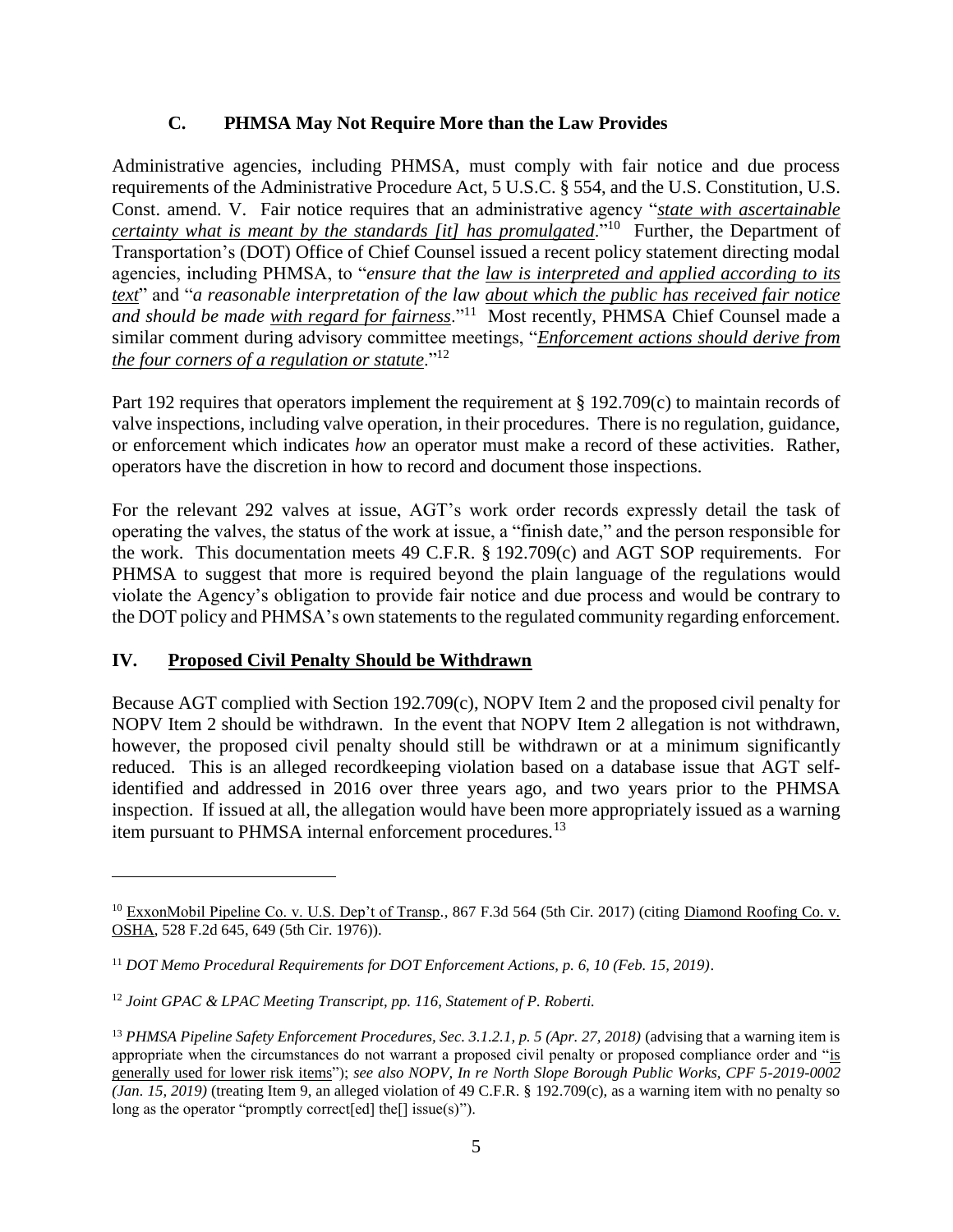PHMSA enforcement procedures further provide that a civil penalty is appropriate when certain criteria are present, *none* of which are apparent here. These include, among others, where the probable violation was a causal factor in an accident/incident; egregious or willful; systemic; significantly increased the likelihood of a pipeline failure; involved the absence of corrective action by the operator over an extended period of time.<sup>14</sup>

Finally, the proposed civil penalty of \$47,700 does not accurately reflect the statutory and regulatory penalty assessment criteria. *49 U.S.C. § 60122(b)* (outlining civil statutory penalty factors); *49 C.F.R. § 190.225* (detailing civil penalty assessment considerations). In particular, the factors of circumstances, culpability, good faith, and "other matters as justice requires" are not accurately applied in the Agency's proposed civil penalty worksheet. Appropriate penalty mitigation should have been applied because (1) PHMSA did not discover the issue—rather, it was discovered and addressed by AGT long before the inspection—and (2) AGT had a reasonable justification for the inadvertent database issue based on the redundancy of valve-operation information in its work orders.

As such, the proposed civil penalty should be withdrawn or significantly reduced.

# **V. Conclusion and Request for Relief**

PHMSA bears the burden of proving by a preponderance of the evidence all elements of a proposed violation in an enforcement proceeding.<sup>15</sup> PHMSA has not met its burden of proof with respect to NOPV Item 2.

For the reasons identified in this Pre-Hearing Brief, in AGT's Request for Hearing, and for other reasons as justice may require, AGT respectfully requests that PHMSA withdraw NOPV Item 2 and the proposed civil penalty of \$47,700.

Respectfully submitted,

Caturine Mitte

\_\_\_\_\_\_\_\_\_\_\_\_\_\_\_\_\_\_\_\_\_\_\_\_

TROUTMAN SANDERS LLP Counsel for Algonquin Gas Transmission, L.L.C. Catherine D. Little, Esq. Annie Cook, Esq. 600 Peachtree Street NE, Suite 3000 Atlanta, Georgia 30308 (404) 885-3056

 $\overline{a}$ <sup>14</sup> *PHMSA Pipeline Safety Enforcement Procedures, Sec. 3, p. 4 (Apr. 27, 2018).*

<sup>15</sup> *Final Order, In the Matter of Butte Pipeline Co., CPF 5-2007-5008 (Aug. 17, 2009)*.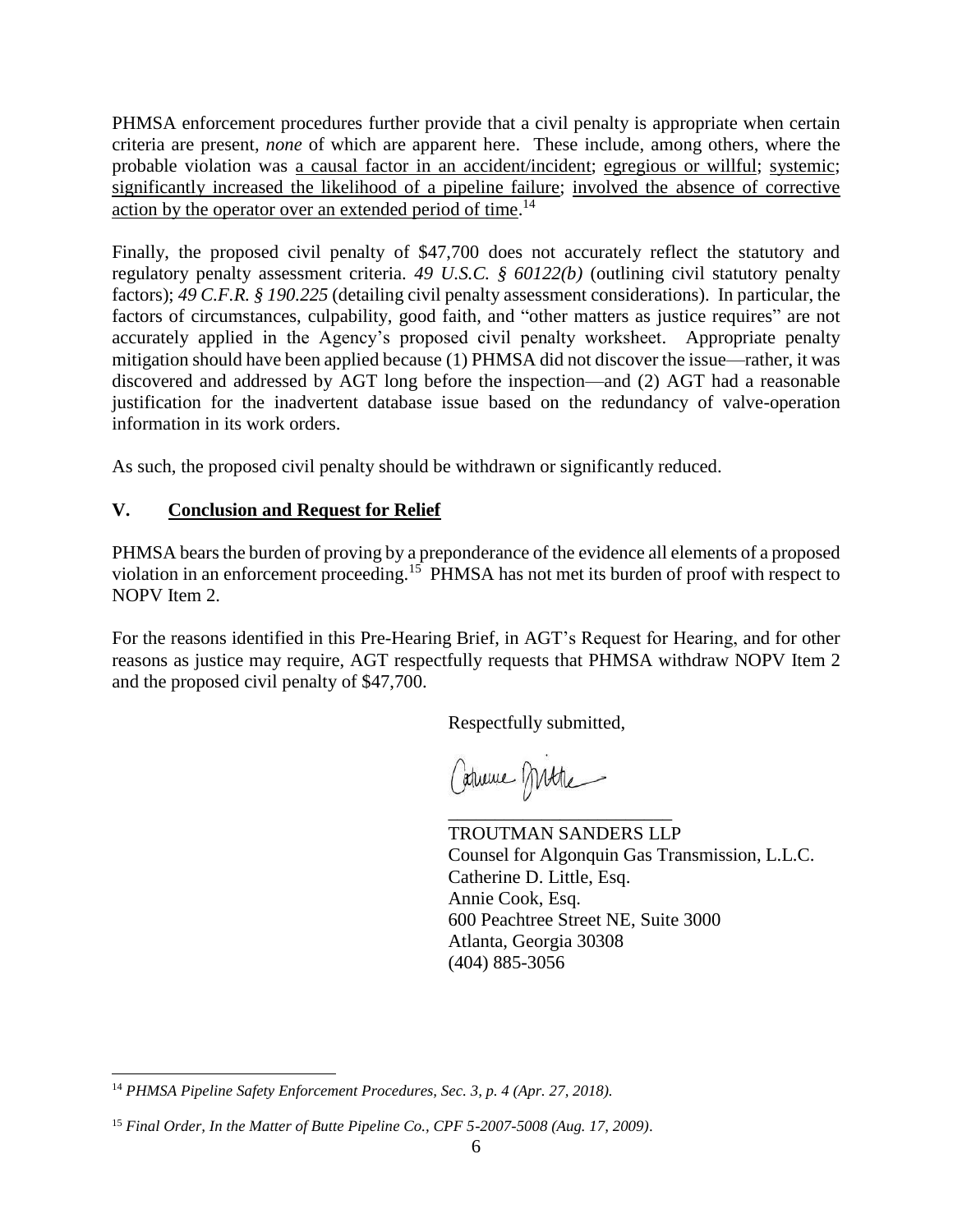# ALGONQUIN GAS TRANSMISSION

Karen Stallings, Esq. Associate General Counsel Enbridge 5400 Westheimer Court Houston, Texas 77056 (713) 627-4817

Date: December 30, 2019